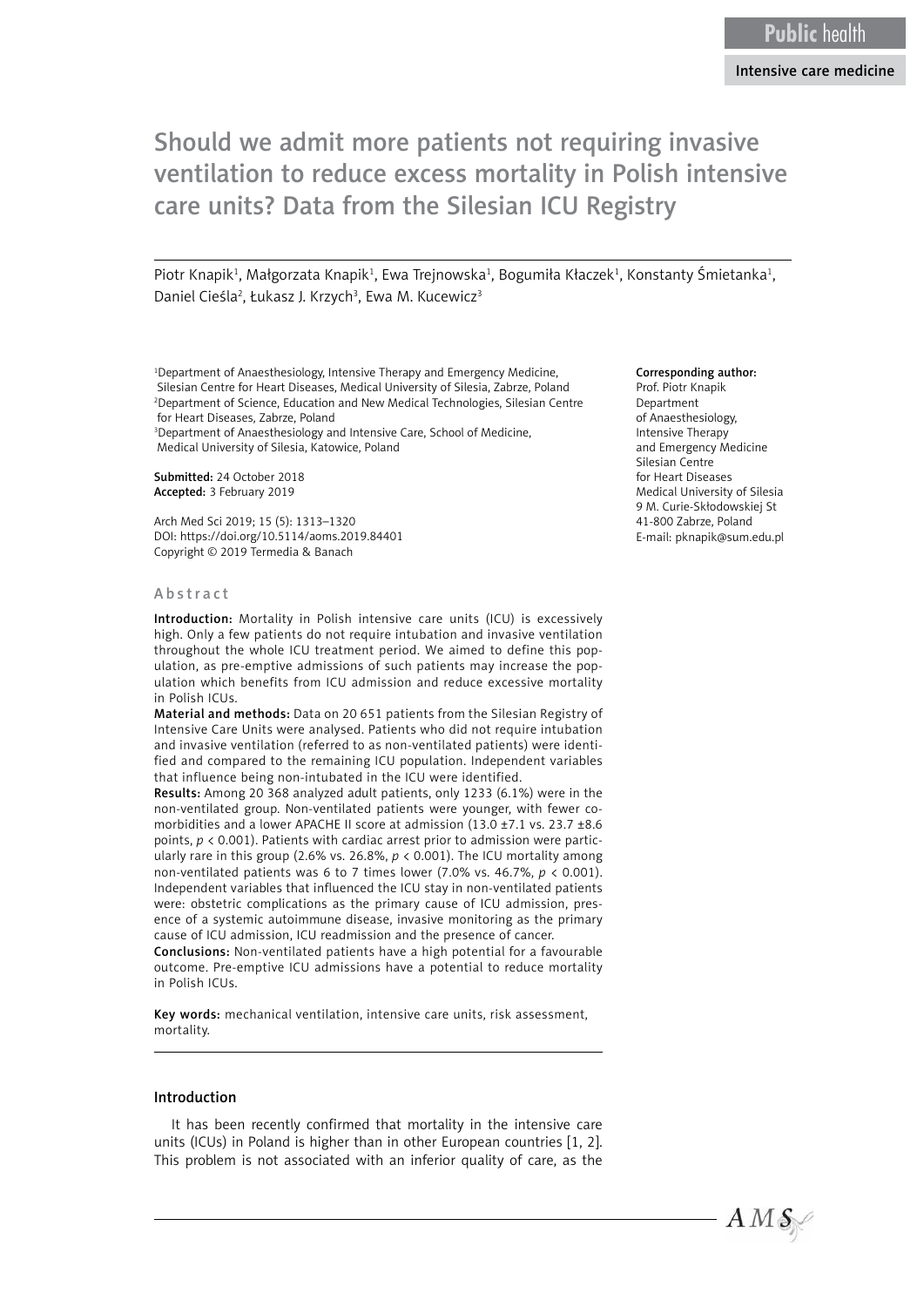observed mortality is lower than predicted according to well-established ICU scoring systems [3]. In many Polish hospitals, a dying patient, or one without a chance for survival, is still immediately (or eventually) transferred to the ICU. A modification to the way this part of the health care system operates is necessary as soon as possible.

There is a common belief amongst intensivists that a vast majority of patients admitted to ICUs in Poland require intubation and mechanical ventilation. There are however no data to support this and daily observations show that there are still few patients who do not require intubation and mechanical ventilation, both at the time of ICU admission and throughout the ICU stay. It is unclear how large this population is, what sort of patients is it composed of and why is it possible to avoid invasive ventilation during ICU stay in these patients. Moreover, we do not know whether avoiding invasive ventilation has a significant impact on the outcome in this group of patients.

It seems that the fraction of non-ventilated ICU patients in other countries is relatively high [4–6], but there is a lack of precise information on this subject in the medical literature. It may be assumed that a non-ventilated population admitted to the ICU at an early stage will benefit most from such escalation of care, requiring much less resources at a later time [7]. Therefore, pre-emptive ICU admissions contribute to the reduction in mortality and are cost-effective [8, 9]. In many Western countries, non-ventilated deteriorating patients are routinely identified at an early stage by ICU outreach teams, as a result of early warning scoring systems that are effectively operating



Figure 1. Distribution of patients in the analysed population

within hospitals [10–12], although the benefits of using such systems have not been fully confirmed [13]. So far, these issues have not been the concern of any scientific publication that focused on the Polish health care system. Such changes also have the potential to influence the ICU staff to better perceive the outcomes of care they are providing [14]. Exploration of these issues may pave the way to the restructuring of admissions to Polish ICUs and the consequent reduction of excessive ICU mortality.

The aim of this study was to define the non-ventilated population and identify independent variables that influence being non-intubated and not invasively ventilated in Polish ICUs.

## Material and methods

This analysis was based on a multicentre study and included a population of patients hospitalized in ICUs reporting to the Silesian Registry of Intensive Care Units in the Silesian Region of Poland (representing approximately 35% of all Silesian ICUs). The Silesian ICU Registry has operated in the Silesian Region of Poland since October, 2010. Data on 20 651 hospitalizations from October, 2010 to September, 2017 (7 years) were analysed. 283 hospitalizations (1.4%) were excluded from the analysis (as assignment to the appropriate group was not possible due to deficiencies in data). Finally, overall 20 368 hospitalizations were analysed (Figure 1).

The Silesian ICU Registry collects information on the health burden of patients admitted to reporting ICUs, patients' general condition on admission, causes of admissions, the treatment process and outcomes. Exhaustive description of the structure and methodology of the Silesian ICU Registry has already been described elsewhere [15]. Due to the retrospective and anonymous nature of our study, the Ethical Committee at the Medical University of Silesia in Katowice waived the need for consent of patients to participate in the study. Due to the lack of personal data in the registry, we were not able to identify individual patients; therefore in the whole text we used the word "patients", but in fact this term stands for individual hospitalizations.

Data of 20 368 patients in the registry were analysed. All patients who did not require intubation and/or invasive ventilation both on ICU admission and throughout the ICU stay were identified and compared to the remaining population. Variables defining the patients' condition prior to or at ICU admission and influencing further treatment were analysed. Demographic parameters, co-morbidities, severity of the condition at ICU admission, main reasons for ICU admission, treatment used and clinical outcomes were all compared.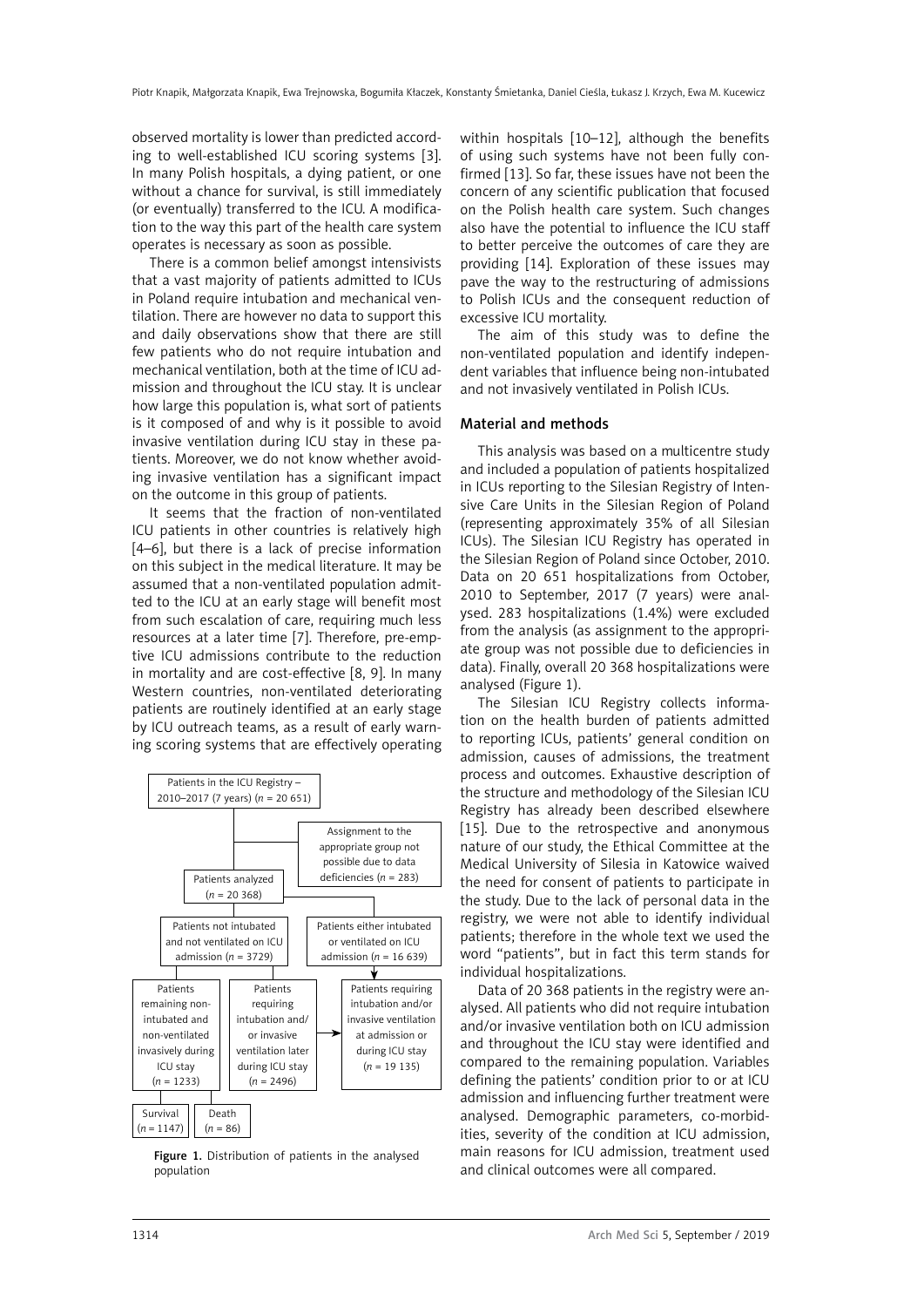Should we admit more patients not requiring invasive ventilation to reduce excess mortality in Polish intensive care units? Data from the Silesian ICU Registry

## Statistical analysis

Statistica 13.0 PL software was used for statistical analysis. Demographic data were presented using descriptive statistics and compared using Student's *t*-test or the Mann-Whitney test (the choice of the test was dependent on the result of the Kolmogorov-Smirnov test). For comparison of qualitative variables, the  $\chi^2$  test with Yates' correction was used. Independent preadmission variables influencing the lack of invasive ventilation at ICU admission and during the ICU stay were identified. The effect of independent variables on the outcome variable of interest was calculated by means of univariate logistic regression. Variables with a  $p < 0.05$  were then included in the multivariate logistic regression analysis. The multivariable model was fitted using the stepwise method, where *p* < 0.05 was set as the inclusion and removal criterion. For the purposes of all calculations, statistical significance was accepted at the significance level of  $p < 0.05$ .

# Results

Among 20 368 analysed patients, 3729 (18.3%) did not require intubation and invasive ventilation on ICU admission. In this group, 2496 patients (66.9%) required intubation or tracheostomy (and



subsequently invasive ventilation) later during their treatment. Only 1233 (33.1%) patients did not require any of these methods for the entire period of ICU stay. Thus, patients who did not require intubation and invasive ventilation on admission, and did not require any of these methods for the entire period of ICU stay (referred to hereinafter as "non-ventilated patients") constituted only 6.1% of the overall ICU population (Figure 1).

Non-ventilated patients were most often admitted to ICUs from medical departments (Figure 2). There were also more ICU readmissions in this population (Table I).

The comparison of basic demographic variables of non-ventilated patients with the rest of the population showed that the percentage of wom-

| <b>Medical status</b> |                                | Non-ventilated<br>$(n = 1233)$ | Ventilated<br>$(n = 19 135)$ | P-value |
|-----------------------|--------------------------------|--------------------------------|------------------------------|---------|
| Admission             | First                          | 1127 (91.4%)                   | 18 105 (94.6%)               | < 0.001 |
|                       | Second                         | 90 (7.3%)                      | 924 (4.8%)                   | < 0.001 |
|                       | Another                        | 16(1.3%)                       | 106 (0.6%)                   | 0.002   |
| Co-morbidities        | Coronary artery disease        | 376 (30.5%)                    | 8309 (43.4%)                 | < 0.001 |
|                       | Heart failure                  | 391 (31.7%)                    | 6828 (35.7%)                 | 0.005   |
|                       | Arterial hypertension          | 535 (43.4%)                    | 9719 (50.8%)                 | < 0.001 |
|                       | Disseminated atherosclerosis   | 277 (22.5%)                    | 6825 (35.7%)                 | < 0.001 |
|                       | Chronic respiratory failure    | 129 (10.5%)                    | 2319 (12.1%)                 | 0.091   |
|                       | Home oxygen therapy            | 23 (1.9%)                      | 302 (1.6%)                   | 0.508   |
|                       | Extreme obesity                | 68 (5.5%)                      | 1037 (5.4%)                  | 0.937   |
|                       | Cachexia                       | 60 (4.9%)                      | 692 (3.6%)                   | 0.029   |
|                       | Alcoholism                     | 72 (5.8%)                      | 1793 (9.4%)                  | < 0.001 |
|                       | <b>Diabetes</b>                | 274 (22.2%)                    | 4734 (24.7%)                 | 0.050   |
|                       | Chronic renal failure          | 160 (13.0%)                    | 2790 (14.6%)                 | 0.131   |
|                       | Dialysis dependency            | 19 (1.5%)                      | 239 (1.2%)                   | 0.449   |
|                       | Previous cerebral stroke       | 70 (5.7%)                      | 1381 (7.2%)                  | 0.048   |
|                       | Chronic neurological disorders | 97 (7.9%)                      | 1502 (7.8%)                  | 0.974   |
|                       | Systemic autoimmune diseases   | 36 (2.9%)                      | 188 (1.0%)                   | < 0.001 |
|                       | Post-transplant                | $1(0.1\%)$                     | 40 (0.2%)                    | 0.520   |
|                       | Cancer                         | 120 (9.7%)                     | 1349 (7.0%)                  | < 0.001 |
|                       | Pregnancy                      | $8(0.6\%)$                     | 32 (0.2%)                    | < 0.001 |
|                       | None                           | 160 (13.0%)                    | 1766 (9.2%)                  | & 0.001 |

Table I. Medical status on ICU admission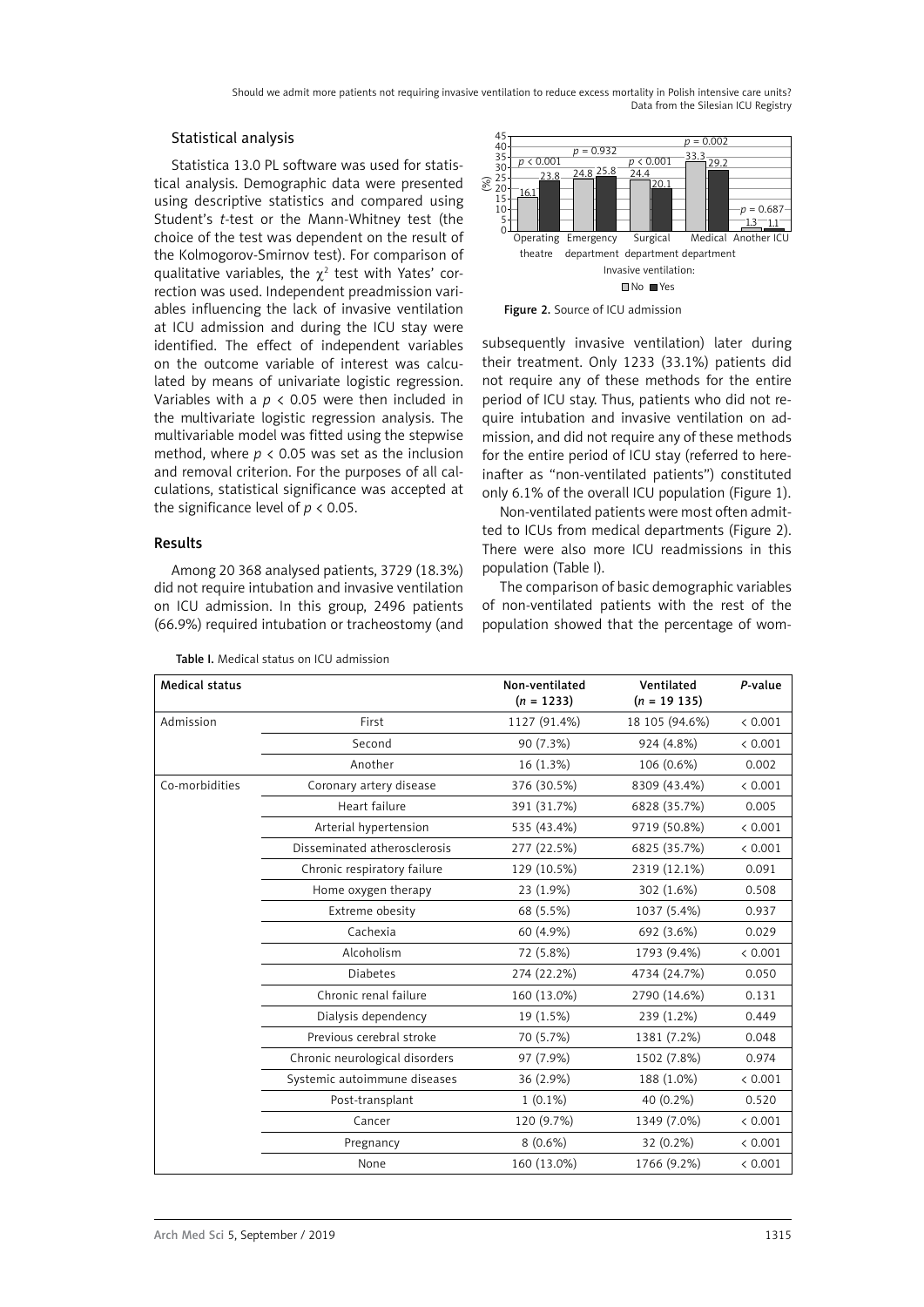Piotr Knapik, Małgorzata Knapik, Ewa Trejnowska, Bogumiła Kłaczek, Konstanty Śmietanka, Daniel Cieśla, Łukasz J. Krzych, Ewa M. Kucewicz

| Primary reason               | Non-ventilated<br>$(n = 1233)$ | Ventilated<br>$(n = 19 135)$ | P-value |
|------------------------------|--------------------------------|------------------------------|---------|
| Shock                        | 172 (13.9%)                    | 6043 (31.6%)                 | & 0.001 |
| Cardiac arrest               | 32 (2.6%)                      | 5128 (26.8%)                 | < 0.001 |
| Postoperative                | 287 (23.3%)                    | 5630 (29.4%)                 | < 0.001 |
| Multiple trauma              | 74 (6.0%)                      | 668 (3.5%)                   | < 0.001 |
| Craniocerebral trauma        | 35 (2.8%)                      | 930 (4.9%)                   | 0.002   |
| Acute pancreatitis           | 20 (1.6%)                      | 299 (1.6%)                   | 0.964   |
| Obstetric complications      | 14 (1.1%)                      | 49 (0.3%)                    | < 0.001 |
| Acute neurological disorders | 74 (6.0%)                      | 1374 (7.2%)                  | 0.133   |
| Intoxication                 | 24 (1.9%)                      | 304 (1.6%)                   | 0.395   |
| Severe metabolic disorders   | 59 (4.8%)                      | 1067 (5.6%)                  | 0.265   |
| Sepsis                       | 112 (9.1%)                     | 1272 (6.6%)<br>0.001         |         |
| Advanced monitoring          | 834 (67.6%)                    | 10 636 (55.6%)               | & 0.001 |

#### Table II. Primary reason for ICU admission

Table III. The ICU treatment

| Treatment                  | Non-ventilated<br>$(n = 1233)$ | Ventilated<br>$(n = 19 135)$ | P-value |
|----------------------------|--------------------------------|------------------------------|---------|
| Catecholamines             | 465 (37.7%)                    | 14 246 (74.4%)               | & 0.001 |
| Tracheostomy               | $0(0.0\%)$                     | 3366 (17.6%)                 |         |
| Renal replacement therapy  | 88 (7.1%)                      | 1814 (9.5%)                  | 0.007   |
| Operation while in the ICU | 43 (3.5%)                      | 1795 (9.4%)                  | & 0.001 |
| Intra-aortic balloon pump  | 23 (1.9%)                      | 524 (2.7%)                   | 0.081   |
| ECMO                       | $0(0.0\%)$                     | 63 (0.3%)                    | 0.080   |

en in both groups was similar (44.1% vs. 41.6%, *p* = 0.089), but non-ventilated patients were younger (58.8 ±19.0 vs. 64.4 ±15.5 years, *p* < 0.001) and less likely to have additional co-morbidities. They were also more likely to be pregnant, have systemic autoimmune disease and cancer. Medical status of both groups on ICU admission is shown in Table I.

Distribution of primary reasons for ICU admission varied between groups. Cardiac arrest prior to ICU admission was uncommon among non-ventilated patients, while it was present in over a quarter of the remaining population (2.6% vs. 26.8%, *p* < 0.001). An opposite situation was found among other variables. A higher percentage of non-ventilated patients were admitted to the ICU following multi-organ trauma, with complications of pregnancy and due to sepsis. Other more frequent causes of ICU admissions in non-ventilated patients were poisonings and acute neurological disorders (Table II).

The APACHE II score was calculated on ICU admission in 50.1% of non-ventilated patients and in 51.5% of patients in the remaining ICU population. The admission APACHE II score was significantly lower in non-ventilated patients  $(13.0 \pm 7.1 \text{ vs.})$ 

23.7  $\pm$ 8.6 points,  $p < 0.001$ ). Neurological condition expressed by the mean Glasgow Coma Scale on admission was better among non-ventilated patients: 13.7 ±2.4 vs. 6.7 ±4.1 points, *p* < 0.001).

During ICU stay, catecholamines and continuous renal replacement therapy were less frequently used among non-ventilated patients. Non-invasive ventilation was used more often among these patients (19.8% vs. 3.3%, *p* < 0.001). Comparison of various techniques used during ICU treatment in both groups is shown in Table III.

The ICU mortality rate was much lower among non-ventilated patients than among the remaining population (7.0% vs. 46.7%, *p* < 0.001). The majority of patients were discharged from the ICU in good condition, in contrast to the other group (54.7% vs. 23.5%, *p* < 0.001). Duration of ICU stay was shorter among non-ventilated patients (5.2 ±6.1 vs. 10.8 ±15.0 days, *p* < 0.001 (Table IV).

A multivariable analysis, carried out on the basis of data presented in Tables I, II and Figure 2, indicated that the most important independent predictors for the lack of invasive ventilation at admission and during the ICU stay were: obstetric complications as the primary cause of ICU admission, presence of systemic autoimmune disease,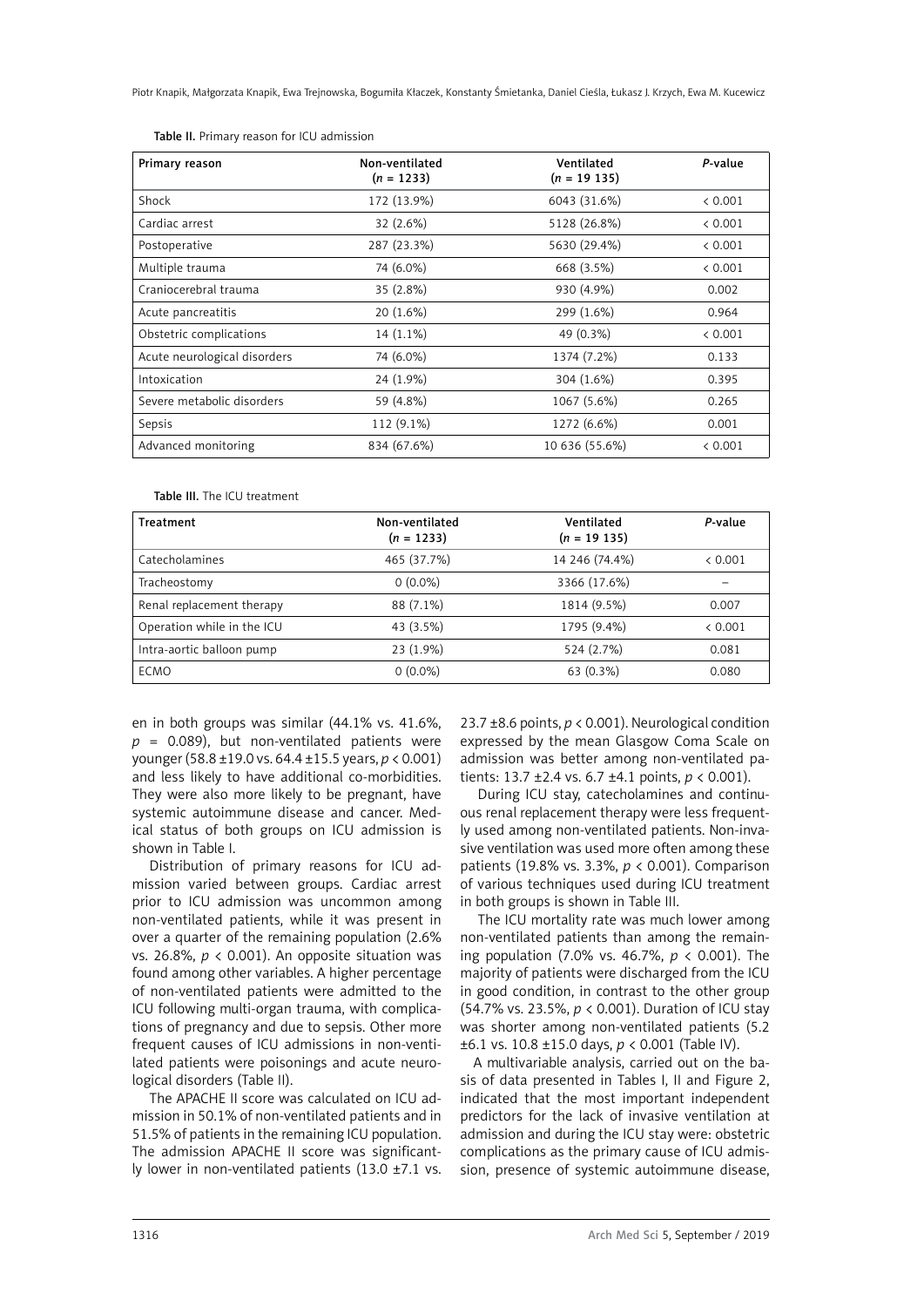Should we admit more patients not requiring invasive ventilation to reduce excess mortality in Polish intensive care units? Data from the Silesian ICU Registry

| Factor                  |                                   | Non-ventilated<br>$(n = 1233)$ | Ventilated<br>$(n = 19135)$ | P-value |
|-------------------------|-----------------------------------|--------------------------------|-----------------------------|---------|
| General status at ICU   | Good                              | 675 (54.7%)                    | 4497 (23.5%)                | 0.001   |
| discharge               | Average                           | 423 (34.3%)                    | 4927 (25.7%)                | 0.001   |
|                         | Severe                            | 49 (4.0%)                      | 767 (4.0%)                  | 0.988   |
|                         | Death                             | 86 (7.0%)                      | 8944 (46.7%)                | 0.001   |
| Neurological status     | Good                              | 825 (66.9%)                    | 5407 (28.3%)                | 0.001   |
| (Glasgow Outcome Score) | Moderate disability               | 221 (17.9%)                    | 2421 (12.7%)                | 0.001   |
|                         | Severe disability                 | 88 (7.1%)                      | 1435 (7.5%)                 | 0.680   |
|                         | Minimally conscious or vegetative | 13 (1.1%)                      | 928 (4.8%)                  | 0.001   |
|                         | Death                             | 86 (7.0%)                      | 8944 (46.7%)                | 0.001   |
| Discharge to            | Same hospital – other department  | 874 (70.9%)                    | 7058 (36.9%)                | 0.001   |
|                         | Other hospital                    | 215 (17.4%)                    | 2640 (13.8%)                | 0.001   |
|                         | Long-term facility                | $0(0.0\%)$                     | 199 (1.0%)                  | 0.001   |
|                         | Home                              | 58 (4.7%)                      | 294 (1.5%)                  | 0.001   |
|                         | Death                             | 86 (7.0%)                      | 8944 (46.7%)                | 0.001   |

Table IV. Discharge and outcome



Figure 3. Independent predictors for lack of invasive ventilation in the ICU

invasive monitoring as the primary cause of ICU admission, ICU readmission and the presence of cancer. A full list of independent predictors is presented in Figure 3.

# Discussion

Patients with life-threatening, potentially reversible conditions constitute the group with the highest priority for ICU admission. Apart from such admissions however, there is also a large group of patients at risk of sudden deterioration, requiring intensive monitoring, but otherwise stable. Non-ventilated patients admitted to the ICU usually form a group of "pre-emptive" admissions. This makes it possible to avoid further ICU admis-

sions of patients in critical condition, with much lower chances for survival [8, 9, 16].

Non-ventilated patients constitute a poorly defined population in the ICU. It is not clear what the overall percentage of these patients is. A brief review of the literature indicates that in this respect, observed differences between different countries and various healthcare systems may be enormous [1, 5, 17–20]. One should remember, however, that the observed differences may be primarily associated with significant differences in the position and structure of ICUs in different countries [3, 4, 18].

There are many studies that describe the typical surgical population admitted routinely to the ICU postoperatively [20]. Results from such studies should not be compared to the results from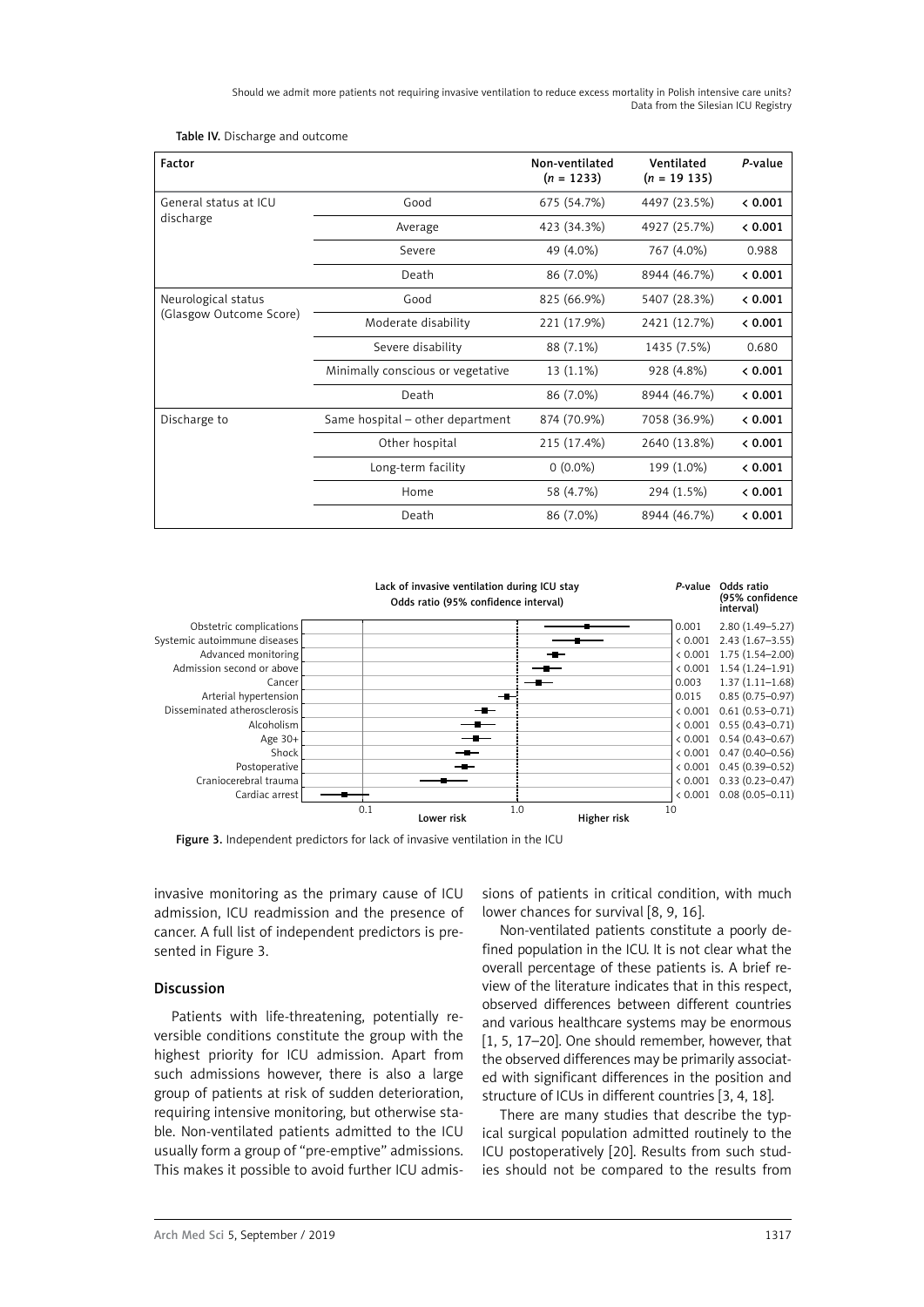this study, as they describe completely different populations. It has to be remembered that our study describes a highly selected population with numerous comorbidities, admitted to the general ICU in life-threatening conditions.

In many developed countries, the concept of having rapid response teams (RRT) or ICU outreach teams in place is becoming increasingly popular. Bannard-Smith *et al*. analysed data from 51 acute hospitals across Australia, the USA and Western Europe and found that among patients requiring review by the RRT, one in ten died within 24 h, one in four required ICU admission, and one in four had new limitation of therapy implemented [16]. This means that approximately 25% of patients identified by hospital early warning systems require an admission to the ICU and non-ventilated ICU patients might often be recruited from this group. In Poland, however, the concept of rapid response teams has not yet been adopted [17]. It is therefore not surprising that the percentage of non-ventilated patients in our study was low.

Would it then be safe to say that there are more non-ventilated ICU patients in Western countries in comparison with Poland? It is extremely difficult to answer this question. There has been no research published focusing on this particular subject; therefore, to make comparisons, we decided to analyse data describing ICU treatment due to various reasons [21–24].

In the analysis of 334 238 admissions to general ICUs in Japan, invasive ventilation was used only in 23.3% of patients [22]. Harrison *et al*. [24] presented data on 129 647 admissions to 128 adult general ICUs in the UK. No data on ventilated or non-ventilated patients were given, but the average APACHE II score of all patients was only 16.5 points, so it was much closer to the mean APACHE II score of our non-ventilated patients (13.0 points) than to the mean score of our ventilated patients (23.7 points).

In a multicentre, prospective, cohort study, 773 adult patients were admitted to 45 ICUs over a two-month period in Brazil [21]. Only subjects requiring respiratory support for more than 24 h during the first 48 hours of ICU stay were included. Overall, 5573 of 7465 patients were excluded, so it may be assumed that approximately 75% of patients admitted to Brazilian ICUs were non-ventilated and remained non-ventilated for the first 24 h of their ICU stay. These figures are much higher compared to our data. The rate of comorbidities and overall ICU mortality rates in ventilated patients in Brazil were however quite similar to our ICU population (34% and 42%, respectively) [21].

We therefore tried to find any information available (given in a direct and indirect form) enabling us to assess the percentage of these patients in other studies. However, this was difficult, as studies available in the literature (from various countries) did not aim to describe the epidemiology of this issue. Information on the percentage of non-ventilated patients in the ICUs in different countries was eventually found only in a small number of studies and was variable: 43% [5], 56% [20], 61–79% [4], 75% [21] and 77% [22].

Vincent *et al*. compared patients with acute respiratory failure requiring and not requiring mechanical ventilation [19]. Patients requiring mechanical ventilation were older, more commonly with infections. Similarly to our invasively ventilated population, the length of ICU stay was also longer and the ICU mortality rate was more than double [19]. There were similar trends in the study by Franca *et al*. [5]. In our study, non-ventilated patients were also younger and were in a better general condition in comparison to the remaining ICU population.

Interestingly, among our non-ventilated patients we found a higher fraction of patients readmitted to the ICU (8.6% vs. 5.4%, *p* < 0.001). This is surprising, as a more severe course and worse outcomes should generally be expected in this group [11]. This low trigger for readmissions may be related to the fact that patients discharged from Polish ICUs are treated with special attention following their transfer to the general or surgical wards. A high ICU mortality rate amongst those patients, that the staff are aware of, may be influencing decisions about readmission to the ICU.

We found that a significantly higher percentage of non-ventilated patients were admitted to the ICU due to obstetric complications, multiorgan trauma, sepsis, poisonings and acute neurological disorders. In a systematic review published in 2010 by Pollock *et al*., pregnant or postpartum women accounted for 0.4–16.0% of ICU admissions [25]. In Poland, these percentages were significantly lower. Admitting a pregnant woman to the ICU in Poland is extremely rare (0.2% of analysed hospitalizations); therefore the trigger for ICU admission was probably very low and there might have been more pre-emptive admissions in this group. This resulted in a higher percentage of non-ventilated patients in this cohort.

It is worth paying attention to the fact that patients admitted to the ICU following cardiac arrest were also rarely found in the non-ventilated group, while among the remaining patients they constituted over a quarter of the population (2.6% vs. 26.8%, *p* < 0.001). Cardiac arrest is a common cause of ICU admissions worldwide and our results are comparable to those observed in the literature in this regard. In Western Europe, for example, this percentage is 35% [26], and in the developed Far East countries it is about 25% [23]. Cardiac arrest usually occurs shortly before ICU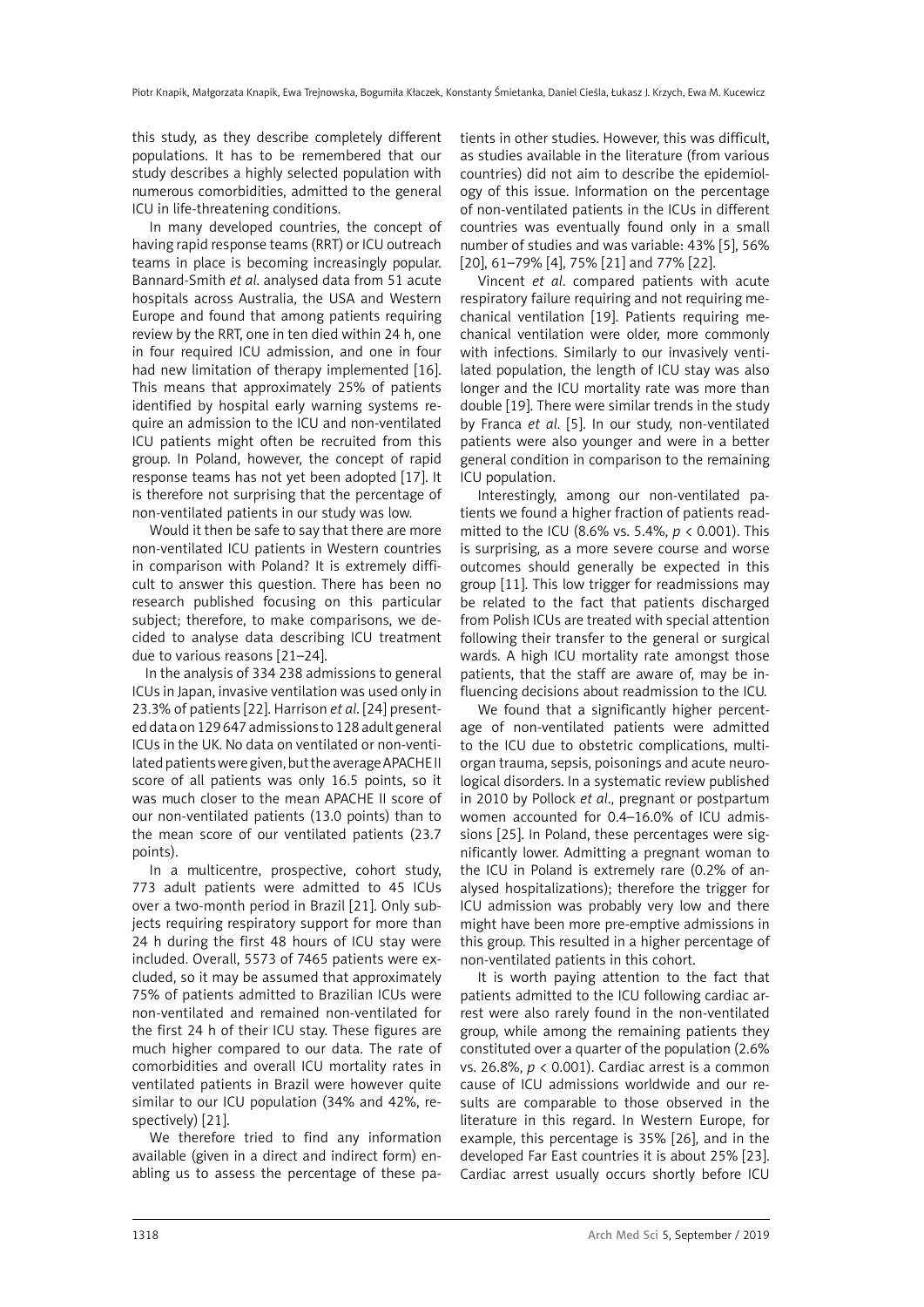admission, and therefore probably the percentage of non-ventilated patients in this group was significantly low.

The non-ventilated patients who died in the ICU form a mysterious group in our registry. Such a scenario applied only to 0.4% of our general ICU population. It is possible that these are the few patients who were admitted to the ICU in a terminal condition with formal or informal do-not-resuscitate orders. There might be however also a substantial number of such patients among survivors in the non-ventilation arm of our study. Unfortunately, we are not able to identify those patients, as such information was not available in our registry. Wilson *et al*. analysed 27 studies evaluating 2020 patients with do-not-intubate orders [27]. He found that the pooled survival of such patients was 56% at hospital discharge and 32% at one year. He also pointed out that there were no studies to date evaluating quality of dying in non-survivors with do-not-intubate orders. It may be particularly interesting to explore this issue in Poland, as the official Polish Society of Anaesthesiology and Intensive Therapy guidelines on futile therapy published in 2014 [28] are still being ignored by many intensivists due to uncertainty regarding the legal consequences and/or pressure from other departments and the hospital administration [3].

Independent variables influencing being nonventilated in the ICU in Poland were: obstetric complications as the primary cause of ICU admission, presence of systemic autoimmune disease, invasive monitoring as the primary cause of ICU admission, ICU readmission and the presence of cancer. All these identified variables clearly indicate that being non-ventilated in Poland is simply associated with a lower (e.g. earlier) "trigger" for ICU admission. Conclusions that may be drawn from this fact are more than obvious and are reliable. This is important, as univariate analyses carried out retrospectively, using large databases, sometimes yield unexpected results and should be always confirmed by multivariate analysis with the identification of independent variables [29].

When discussing issues regarding the care provided in Polish ICUs, organisational aspects also have to be taken into account. In a recent retrospective study performed by Weigl *et al*., the authors aimed to identify variables associated with ICU survival, with a focus on their structure. In this impressive, nationwide, big-data study, 48 282 adult ICU patients treated in 347 Polish ICUs were analysed [1]. Structural variables associated with ICU survival in the multiple logistic regression analysis were the tertiary level of care and higher annual ICU patient volume. The authors hypothesized that a potential reason for this survival benefit may be the mandatory nurse-to-patient ratio of at least 1 : 2.

Our study has several important limitations. One of them undoubtedly is the incomplete representativeness of the sample (not all Silesian ICUs report to the Silesian ICU Registry). Another limitation is the lack of clear definitions for some concepts used during the early years of the registry. Comparison of groups would also be more objective with the aim of propensity score analysis, although it would radically limit the sample size [30]. The strengths of the study, however, are the large population sample, a relatively broad representation of intensive care units (variously profiled) and a low number of patients excluded due to incomplete data.

In conclusion, characteristics of patients who are not invasively ventilated at admission and throughout the whole ICU stay contribute to the fact that there is a greater chance of a favourable outcome in this population. In particular, this applies to patients readmitted to the ICU, admitted to the ICU due to obstetric complications or for invasive monitoring, and to patients with autoimmune disease or cancer.

On the basis of the data presented it can also be confirmed that ICU mortality in Poland is high, but this is due to a serious systemic error in the structure of ICU admissions. Correction of this error requires profound administrative and educational changes. Increasing the number of patients who have both a high potential for favourable outcome and might benefit most from ICU admission is undoubtedly a step in the right direction.

# Acknowledgments

The authors would like to thank their colleagues from departments reporting to the registry in the past, not included in the active list of Silesian ICU Registry Investigators. According to the number of hospitalisations reported to the registry, ICUs of the following hospitals (with the head of each department) should be mentioned in the following order: District Specialist Hospital in Rybnik (Andrzej Pluta, MD); Specialist Hospital in Tarnowskie Góry (Bronisława Janik, MD); District Specialist Hospital No. 2 in Jastrzębie-Zdroj (Jarosław Mamak MD, PhD); District Hospital in Bielsko-Biała (Prof. Dariusz Maciejewski, MD, PhD); Specialist Hospital in Jaworzno (Anna Tomala, MD, PhD); Public Health Care Centre in Rydułtowy and Wodzisław Śląski (Andrzej Moczała, MD); Municipal Hospital in Siemianowice Śląskie (Joanna Matysik, MD); District Hospital of Trauma Surgery in Piekary Śląskie (Jacek Majewski, MD, PhD); Municipal Health Care Facilities in Żory (Marcin Morawski, MD); University Hospital No. 1, Medical University of Silesia (Prof. Hanna Misiołek, MD, PhD); Edmund Wojtyła General Hospital in Bielsko-Biała (Janusz Gruszczyk, MD); Municipal